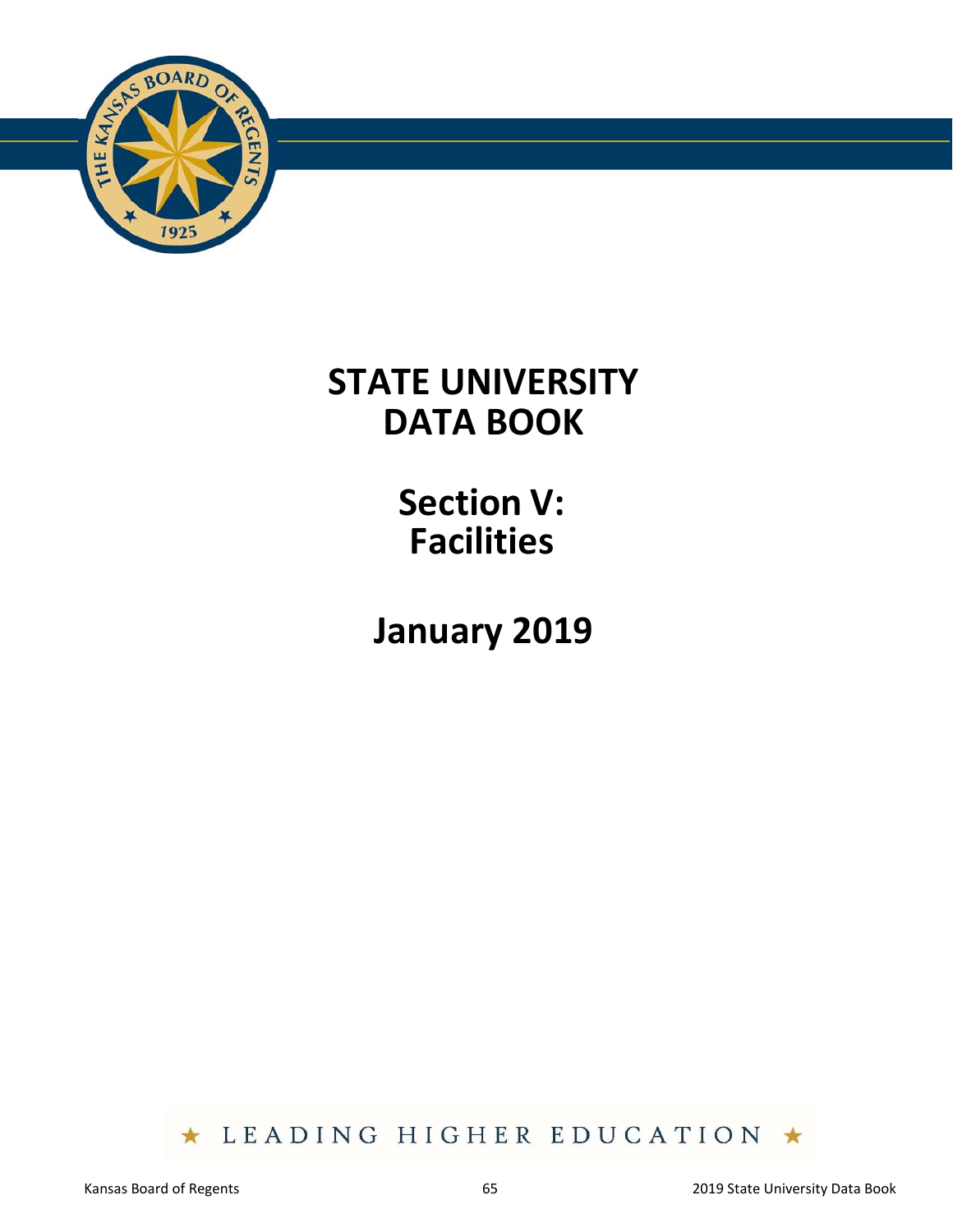## Area and Replacement Cost of Buildings **Table 5.1 Table 5.1 Table 5.1 Fall 2018**

| Category                                        | ΚU          | <b>KUMC</b> | <b>KSU</b>  | WSU         | ESU       | <b>PSU</b> | <b>FHSU</b> | <b>State</b><br><b>University</b><br>Total |
|-------------------------------------------------|-------------|-------------|-------------|-------------|-----------|------------|-------------|--------------------------------------------|
| <b>Number of Buildings</b>                      | 252         | 39          | 444         | 73          | 52        | 84         | 56          | 1,000                                      |
| <b>Total Gross Area</b>                         | 11,485,569  | 4,351,986   | 9,669,055   | 4,106,776   | 1,609,981 | 2,284,537  | 2,203,065   | 35,710,969                                 |
| <b>Net Assignable Area</b>                      | 6,757,243   | 1,449,401   | 5,852,887   | 2,170,229   | 1,015,183 | 1,488,521  | 1,392,168   | 20,125,632                                 |
| <b>Net Assignable Area</b><br>(Auxiliary/Other) | 2,780,631   | 105,310     | 2,180,967   | 726,449     | 302,473   | 354,943    | 143,279     | 6,594,052                                  |
| <b>Replacement Cost</b><br>(X\$1,000)           | \$3,036,255 | \$1,021,433 | \$2,890,352 | \$1,041,506 | \$444,157 | \$625,648  | \$620,671   | \$9,680,022                                |
| Acreage                                         | 5,665.9     | 120.3       | 16,645.3    | 352.0       | 511.0     | 600.0      | 3,964.0     | 27,858.3                                   |

### **Gross Area of Buildings by Condition Value Table 5.2 (Excluding Buildings >50% Residential) Fall 2018**

## **Category KU KUMC KSU WSU ESU PSU FHSU State University Total Total Gross Area 6,453,015 2,508,677 6,372,450 2,397,319 1,131,639 1,674,787 1,968,218 22,506,105** % of State Univ. Total Gross Area 28.7% 11.1% 28.3% 10.7% 5.0% 7.4% 8.7% **100.0% Excellent Condition Value** Gross Square Feet **558,762** 167,146 1,095,944 309,609 0 254,933 379,056 2,765,450 % of Total Gross Area 8.7% 6.7% 17.2% 12.9% 0.0% 15.2% 19.3% **12.3% Good Condition Value** Gross Square Feet 1,963,619 349,709 690,948 496,017 3,136 139,267 612,827 **4,255,523** % of Total Gross Area 30.4% 13.9% 10.8% 20.7% 0.3% 8.3% 31.1% **18.9% Fair Condition Value\*** Gross Square Feet 3,823,471 1,795,010 3,638,302 1,591,693 1,034,846 1,246,042 966,681 **14,096,045** % of Total Gross Area 59.3% 71.6% 57.1% 66.4% 91.4% 74.4% 49.1% **62.6% Poor Condition Value** Gross Square Feet **1** 51,935 196,812 716,906 0 93,657 32,855 9,654 1,101,819 % of Total Gross Area 0.8% 7.8% 11.3% 0.0% 8.3% 2.0% 0.5% **4.9% Unsatis. Condition Value** Gross Square Feet **1** 0 0 72,093 0 0 1,690 0 **73,783** % of Total Gross Area 0.0% 0.0% 1.1% 0.0% 0.0% 0.1% 0.0% **0.3%**

\*Prior to 2012, this category was "Deficient"

**Notes for this section begin on page 69.** 

Source: *KBOR Inventory of Physical Facilities, Fall 2018 (State University submissions; reported only in even years)*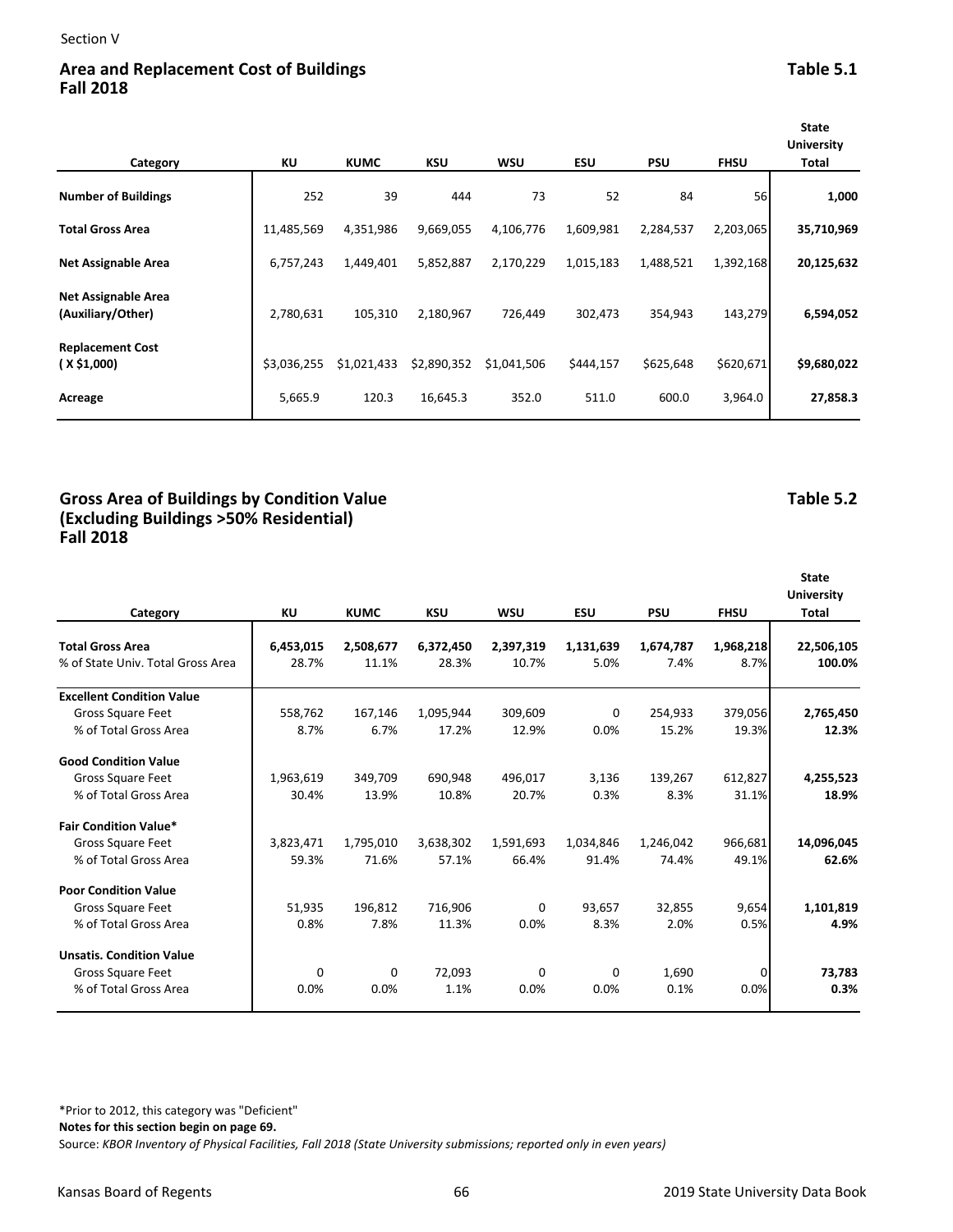# Gross Area of Buildings by Age **Table 5.25** and the United States of Buildings by Age **Table 5.25 (Excluding Buildings >50% Residential) Fall 2018**

|                                   |           |             |            |            |            |            |             | <b>State</b><br><b>University</b> |
|-----------------------------------|-----------|-------------|------------|------------|------------|------------|-------------|-----------------------------------|
| Category                          | <b>KU</b> | <b>KUMC</b> | <b>KSU</b> | <b>WSU</b> | <b>ESU</b> | <b>PSU</b> | <b>FHSU</b> | <b>Total</b>                      |
| <b>Total Gross Area</b>           | 6,453,015 | 2,508,677   | 6,372,450  | 2,397,319  | 1,131,639  | 1,674,787  | 1,968,218   | 22,506,105                        |
| % of State Univ. Total Gross Area | 28.7%     | 11.1%       | 28.3%      | 10.7%      | 5.0%       | 7.4%       | 8.7%        | 100.0%                            |
| <b>Built before 1900</b>          |           |             |            |            |            |            |             |                                   |
| Gross Square Feet                 | 134,190   | 0           | 232,412    | 0          | 832        | 0          | 0           | 367,434                           |
| % of Total Gross Area             | 2.1%      | 0.0%        | 3.6%       | 0.0%       | 0.1%       | 0.0%       | 0.0%        | 1.6%                              |
| <b>Built between 1900-1920</b>    |           |             |            |            |            |            |             |                                   |
| Gross Square Feet                 | 415,055   | $\Omega$    | 215,587    | 11,588     | 122,743    | 226,732    | 157,341     | 1,149,046                         |
| % of Total Gross Area             | 6.4%      | 0.0%        | 3.4%       | 0.5%       | 10.8%      | 13.5%      | 8.0%        | 5.1%                              |
| <b>Built between 1921-1940</b>    |           |             |            |            |            |            |             |                                   |
| Gross Square Feet                 | 440,765   | 441,246     | 1,261,505  | 291,250    | 106,389    | 158,506    | 198,859     | 2,898,520                         |
| % of Total Gross Area             | 6.8%      | 17.6%       | 19.8%      | 12.1%      | 9.4%       | 9.5%       | 10.1%       | 12.9%                             |
| <b>Built between 1941-1960</b>    |           |             |            |            |            |            |             |                                   |
| Gross Square Feet                 | 1,116,318 | 468,773     | 1,049,606  | 283,093    | 253,635    | 95,543     | 53,523      | 3,320,491                         |
| % of Total Gross Area             | 17.3%     | 18.7%       | 16.5%      | 11.8%      | 22.4%      | 5.7%       | 2.7%        | 14.8%                             |
| <b>Built between 1961-1980</b>    |           |             |            |            |            |            |             |                                   |
| Gross Square Feet                 | 2,081,575 | 604,388     | 1,343,469  | 782,509    | 580,304    | 705,865    | 805,705     | 6,903,815                         |
| % of Total Gross Area             | 32.3%     | 24.1%       | 21.1%      | 32.6%      | 51.3%      | 42.1%      | 40.9%       | 30.7%                             |
| <b>Built between 1981-2000</b>    |           |             |            |            |            |            |             |                                   |
| <b>Gross Square Feet</b>          | 734,583   | 516,334     | 850,558    | 622,401    | 29,270     | 73.713     | 353,409     | 3,180,268                         |
| % of Total Gross Area             | 11.4%     | 20.6%       | 13.3%      | 26.0%      | 2.6%       | 4.4%       | 18.0%       | 14.1%                             |
| <b>Built after 2001</b>           |           |             |            |            |            |            |             |                                   |
| <b>Gross Square Feet</b>          | 1,530,529 | 477,936     | 1,419,313  | 406,478    | 38,466     | 414,428    | 399,381     | 4,686,531                         |
| % of Total Gross Area             | 23.7%     | 19.1%       | 22.3%      | 17.0%      | 3.4%       | 24.7%      | 20.3%       | 20.8%                             |
| Age Unknown                       |           |             |            |            |            |            |             |                                   |
| Gross Square Feet                 | 0         | 0           | 0          | 0          | 0          | $\Omega$   | 0           | 0                                 |
| % of Total Gross Area             | 0.0%      | 0.0%        | 0.0%       | 0.0%       | 0.0%       | 0.0%       | 0.0%        | 0.0%                              |

**Notes for this section begin on page 69.** 

Source: *KBOR Inventory of Physical Facilities, Fall 2018 (State University submissions; reported only in even years)*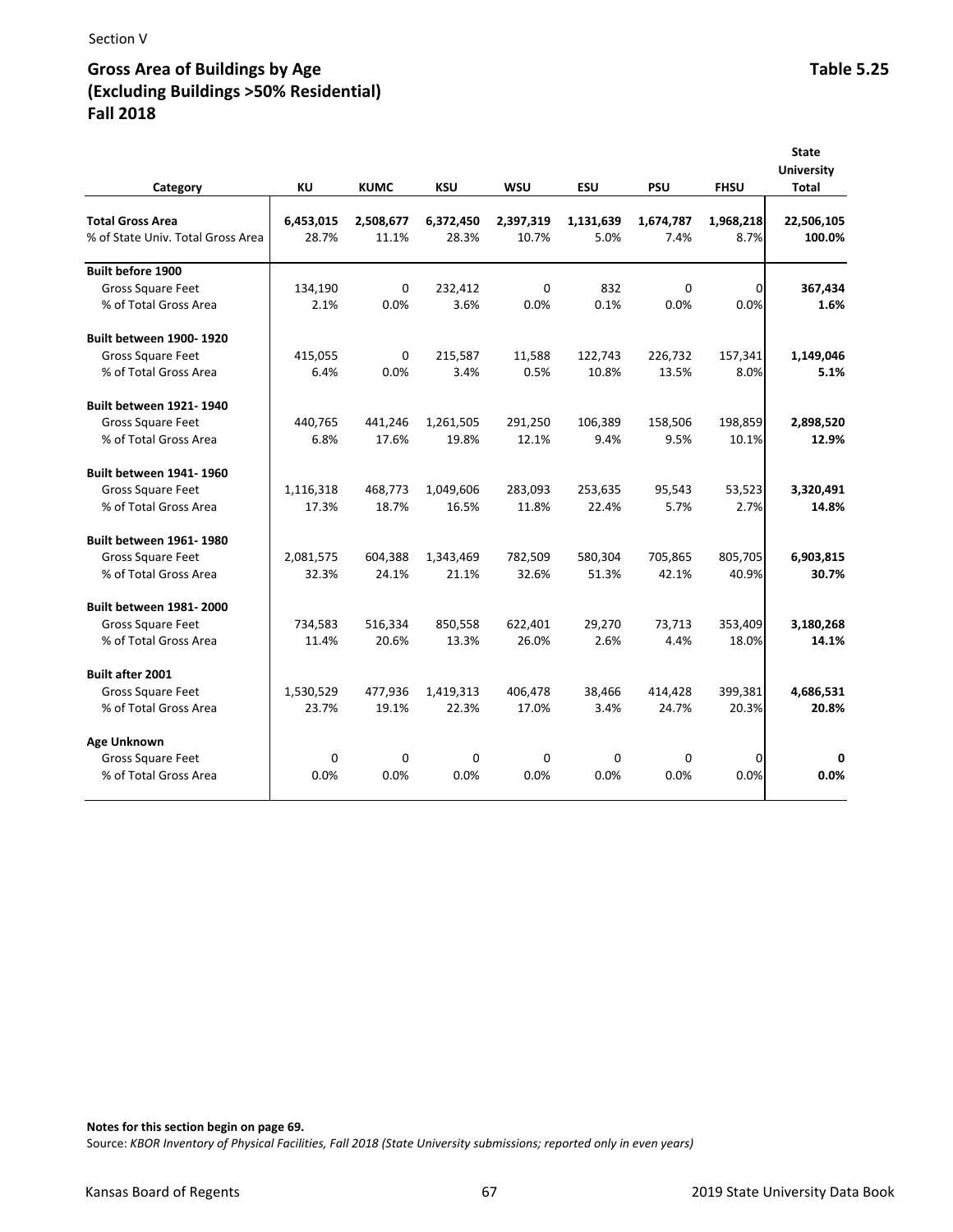# Utilization Data of Classrooms and Teaching Laboratories **Table 5.3** Table 5.3 **Fall 2018**

|                                          | <b>KU-Edw</b> |        |             | KUMC-   |         |         |        |            |             |
|------------------------------------------|---------------|--------|-------------|---------|---------|---------|--------|------------|-------------|
| Category                                 | ΚU            | Campus | <b>KUMC</b> | Wichita | KSU     | WSU     | ESU    | <b>PSU</b> | <b>FHSU</b> |
| Net Assign. Square Feet                  |               |        |             |         |         |         |        |            |             |
| <b>Classroom Total</b>                   | 280,941       | 49,074 | 53,891      | 13,484  | 297,561 | 101,300 | 50,432 | 104,516    | 50,131      |
| Square Feet In Use                       | 280,941       | 49,074 | 53,891      | 13,484  | 297,561 | 99,244  | 50,432 | 104,516    | 48,580      |
| No. of Rooms in Use                      | 264           | 49     | 28          | 15      | 312     | 121     | 58     | 108        | 55          |
| <b>Average Hours Used Per Week</b>       |               |        |             |         |         |         |        |            |             |
| 7:30 AM to 5:30 PM                       | 23.13         | 1.89   | 24.51       | 15.04   | 18.27   | 22.67   | 24.81  | 26.28      | 28.89       |
| 24 Hour day                              | 24.76         | 10.91  | 27.45       | 15.83   | 20.30   | 27.45   | 26.96  | 27.85      | 29.49       |
| <b>Weekly Student Contact Hours</b>      |               |        |             |         |         |         |        |            |             |
| 7:30 AM to 5:30 PM                       | 206,782       | 1,231  | 21,329      | 2,616   | 166,648 | 70,428  | 40,975 | 71,552     | 36,337      |
| 24 Hour day                              | 218,249       | 7,109  | 22,815      | 2,616   | 182,366 | 86,425  | 41,899 | 75,332     | 36,732      |
| <b>Space Factor for Total Classrooms</b> |               |        |             |         |         |         |        |            |             |
| 7:30 AM to 5:30 PM                       | 1.36          | 39.87  | 2.53        | 5.15    | 1.79    | 1.44    | 1.23   | 1.46       | 1.38        |
| 24 Hour day                              | 1.29          | 6.90   | 2.36        | 5.15    | 1.63    | 1.17    | 1.20   | 1.39       | 1.36        |
| Space Factor for Classrooms in Use       |               |        |             |         |         |         |        |            |             |
| 7:30 AM to 5:30 PM                       | 1.36          | 39.87  | 2.53        | 5.15    | 1.79    | 1.41    | 1.23   | 1.46       | 1.34        |

24 Hour day 1.29 6.90 2.36 5.15 1.63 1.15 1.20 1.39 1.32

#### **Teaching Laboratories**

|                                         |         | <b>KU-Edw</b> |             | KUMC-   |            |            |            |            |             |
|-----------------------------------------|---------|---------------|-------------|---------|------------|------------|------------|------------|-------------|
| Category                                | ΚU      | Campus        | <b>KUMC</b> | Wichita | <b>KSU</b> | <b>WSU</b> | <b>ESU</b> | <b>PSU</b> | <b>FHSU</b> |
| Net Assign. Square Feet Labs Total      | 215,977 | 3,194         | 33,000      | 4,557   | 264,972    | 149,369    | 42,458     | 118,253    | 62,852      |
| Square Feet In Use                      | 190,180 | 3,194         | 33,000      | 4,557   | 264,972    | 149,369    | 42,458     | 118,253    | 61,991      |
| No. of Rooms in Use                     | 184     | 5             | 11          | 3       | 262        | 76         | 40         | 88         | 58          |
| <b>Average Hours Used Per Week</b>      |         |               |             |         |            |            |            |            |             |
| 7:30 AM to 5:30 PM                      | 14.71   | 1.50          | 22.92       | 28.23   | 14.80      | 18.00      | 17.99      | 13.98      | 10.50       |
| 24 Hour day                             | 17.89   | 5.00          | 22.92       | 28.23   | 15.90      | 21.37      | 22.62      | 14.94      | 10.80       |
| <b>Weekly Student Contact Hours</b>     |         |               |             |         |            |            |            |            |             |
| 7:30 AM to 5:30 PM                      | 45,470  | 48            | 1,205       | 1,494   | 44,841     | 21,030     | 11,191     | 20,088     | 9,452       |
| 24 Hour day                             | 57,657  | 138           | 1,205       | 1,501   | 47,805     | 25,403     | 13,222     | 20,931     | 9,739       |
| <b>Space Factor for Total Lab Space</b> |         |               |             |         |            |            |            |            |             |
| 7:30 AM to 5:30 PM                      | 4.75    | 66.54         | 27.39       | 3.05    | 5.91       | 7.10       | 3.79       | 5.89       | 6.65        |
| 24 Hour day                             | 3.75    | 23.14         | 27.39       | 3.04    | 5.54       | 5.88       | 3.21       | 5.65       | 6.45        |
| Space Factor for Labs in Use            |         |               |             |         |            |            |            |            |             |
| 7:30 AM to 5:30 PM                      | 4.18    | 66.54         | 27.39       | 3.05    | 5.91       | 7.10       | 3.79       | 5.89       | 6.56        |
| 24 Hour day                             | 3.30    | 23.14         | 27.39       | 3.04    | 5.54       | 5.88       | 3.21       | 5.65       | 6.37        |

**Notes for this section begin on page 69.**  Source: *KBOR Inventory of Physical Facilities, Fall 2018 (State University submissions; reported only in even years)*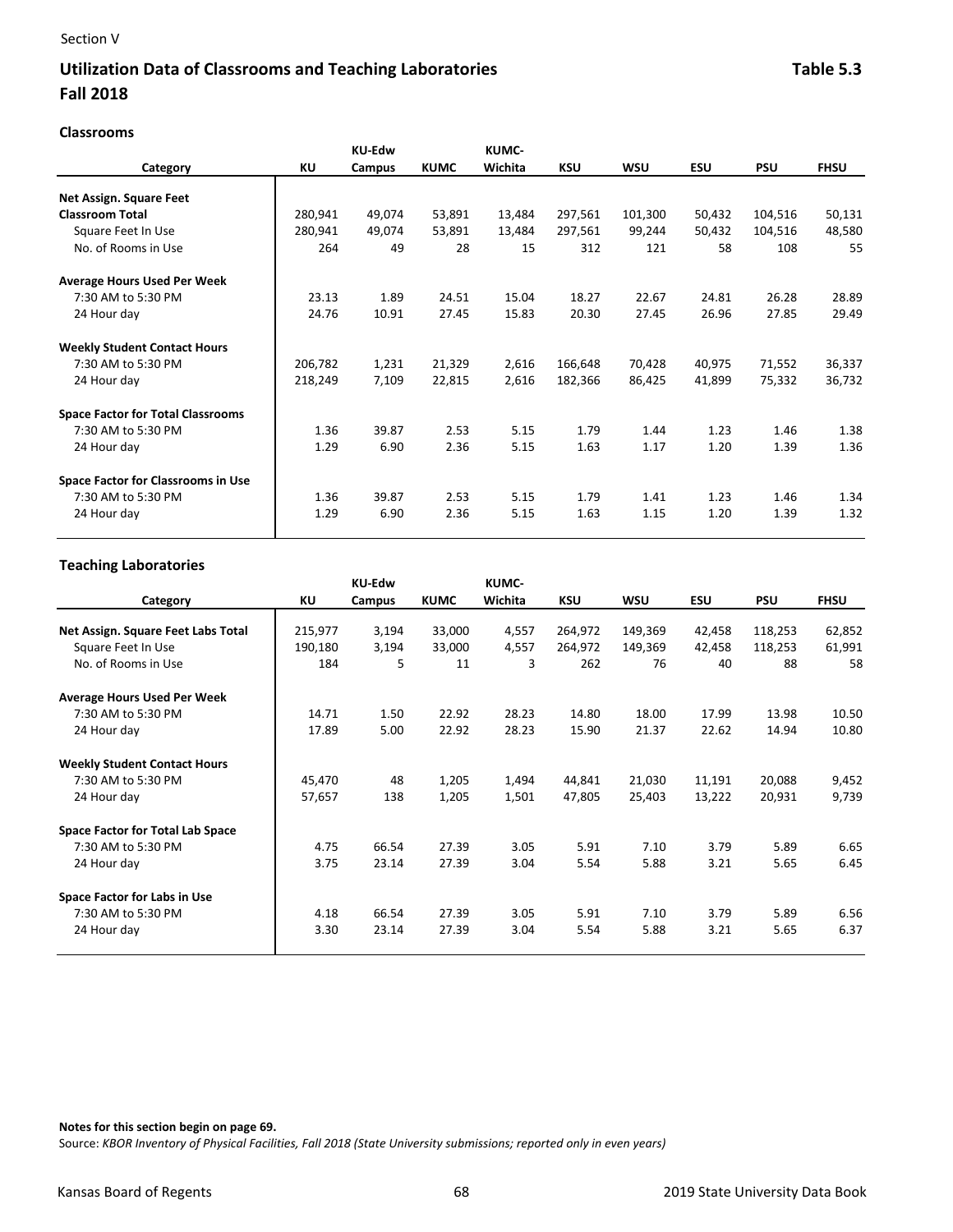# Section V Notes

## **General Notes:**

- 1. Net assignable area ‐ the gross area less the actual structural, mechanical, restrooms, custodial and circulation area.
- 2. Replacement Cost present day replacement cost of a similar function asset at pre-loss condition, which may not necessarily be the market value of the item and is typically distinguished from the actual cash payment which includes a deduction for depreciation.
- 3. Total Gross area ‐ area measured to outside face of each enclosed floor of building, excluding the roof.

## **Table 5.1: Area and Replacement Cost of Buildings**

- 1. KU includes Edwards Campus.
- 2. KUMC includes KUMC‐Wichita campus.
- 3. KSU includes KSU Veterinary Medical Center, Kansas State Polytechnic (formerly KSU Salina Campus), KSU ESARP, and KSU Agriculture Experiment Stations.

### **Table 5.2: Gross Area of Buildings by Condition Value**

- 1. KU includes Edwards Campus.
- 2. KUMC includes KUMC‐Wichita campus.
- 3. KSU includes KSU Veterinary Medical Center, Kansas State Polytechnic (formerly KSU Salina Campus), KSU ESARP, and KSU Agriculture Experiment Stations.
- 4. The current overall condition of a building is determined by the most recent survey in which a Facility Condition Index (FCI) value is given to each building for each institution. The Facility Condition Index is a numerical score from 0 - 100 reflecting the current overall condition of a building. The breakdown of the FCI rating is as follows:

| <b>Facility Condition</b>                                 | <b>Condition Rating (FCI)</b> |
|-----------------------------------------------------------|-------------------------------|
| Excellent: like-new condition with no deficiencies        | $90 - 100$                    |
| Good: building in acceptable condition, minor maintenance | $80 - 89$                     |
| Fair: Improvements work and /or significant maintenance   | $60 - 79$                     |
| Poor: major replacement, alteration, or upgrading         | $30 - 59$                     |
| Unsatisfactory: significant renovation or demolition      | $0 - 29$                      |

## **Table 5.25: Gross Area of Buildings by Age**

- 1. KU includes Edwards Campus.
- 2. KUMC includes KUMC‐Wichita campus.
- 3. KSU includes KSU Veterinary Medical Center, Kansas State Polytechnic (formerly KSU Salina Campus), KSU ESARP, and KSU Agriculture Experiment Stations.

## **Table 5.3: Utilization Data of Classrooms and Teaching Laboratories**

1. The space factor shown for classrooms and teaching laboratories is derived by dividing the net assignable square feet by the weekly student contact hours. Small space factors indicate better utilization. More efficient utilization is easier to obtain at the larger institutions. The goal or standard particularly for the larger institutions is 0.83 for classrooms. Also, the goal for the classroom use is an average of 30 hours per week. For teaching laboratories the goal is an average of 20 hours use per week and a space factor of 3.75 or smaller.